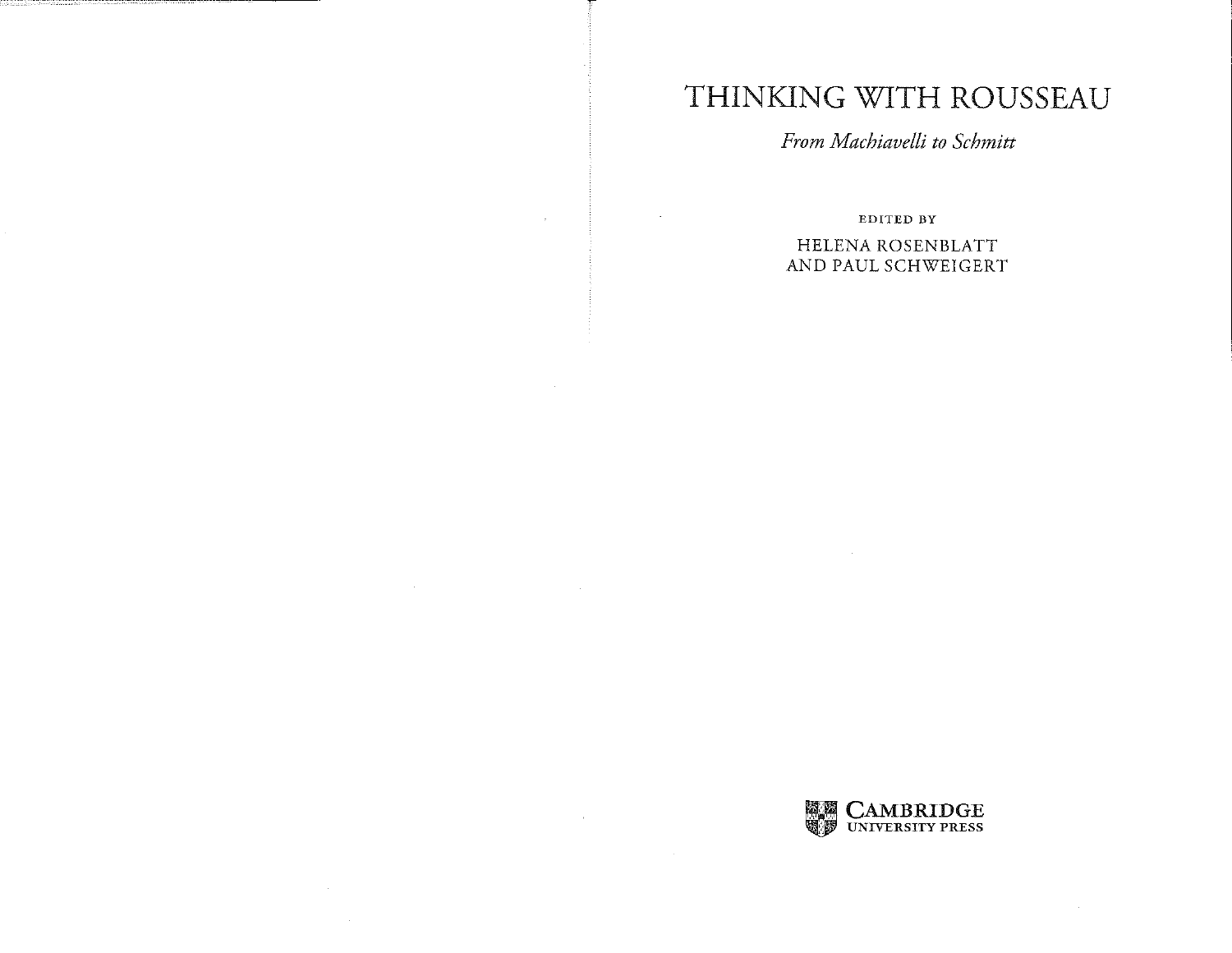*Human Race.* As Dominique Bourel suggested, Rousseau was "an interlocutor with whom [Mendelssohn] was in dialogue his entire life." Yet after the initial five year encounter he was a silent interlocutor in an unspoken and heretofore largely unrecognized conversation.

## CHAPTER *6*

# *Rousseau and Smith: On Sympathy as a First Principle*

*Pierre Force* 

In the work of Adam Smith explicit references to Rousseau are few. The only extended treatment of Rousseau's views happened very early in Smith's career. In 1756 Smith published a critical review of the *Discourse on the Origin of Inequality,* just a few months after the publication of the book.' Smith scholars have generally seen the review as negative, but its ambiguous tone has allowed for diverging interpretations. I was one of the first commentators to argue, in a 1997 article<sup>2</sup> and in a 2003 book,<sup>3</sup> that Rousseau was an essential interlocutor for Smith and that the discussion of first principles in the *Theory of Moral Sentiments* and the *Wealth of Nations* appropriated key elements of Rousseau's philosophy (Keith Tribe's review described my analysis of the Rousseau-Smith connection as a "hitherto unwritten book") .4 I will structure this article as a critical discussion. I will summarize the claims I made at the time regarding how Smith's discussion of first principles was indebted to Rousseau. I will then summarize the objections made to these claims in reviews of my 2003 book, and will attempt to advance the discussion by responding to these objections. Finally, I will try to show how this debate about first principles was related to the story of the development of commerce as Smith told it in the *Wealth of Nations.* 

### Early Claims About the Rousseau-Smith Connection

Before I summarize the claims I made about the Rousseau-Smith connection in 1997 and 2003, I should indicate what the state of the question was

r *Letter to the Edinburgh Review,* in *Essays on Philosophical Subjects. The Glasgow Edition of the Works* 

<sup>2</sup> P. Force, "Self-Love, Identification, and the Origin of Political Economy," *Yale French Studies* 92 ('997)' PP· 46-6+ 3 P. Force, *Self-Interest before Adam Smith. A Genealogy of Economic Science* (Cambridge: Cambridge

University Press, 2003), esp. chap. 1 and 4.

<sup>&</sup>lt;sup>4</sup> K. Tribe, review of P. Force, *Self-Interest before Adam Smith, History of Economic Ideas* 12:3 (2004): pp. 123-125.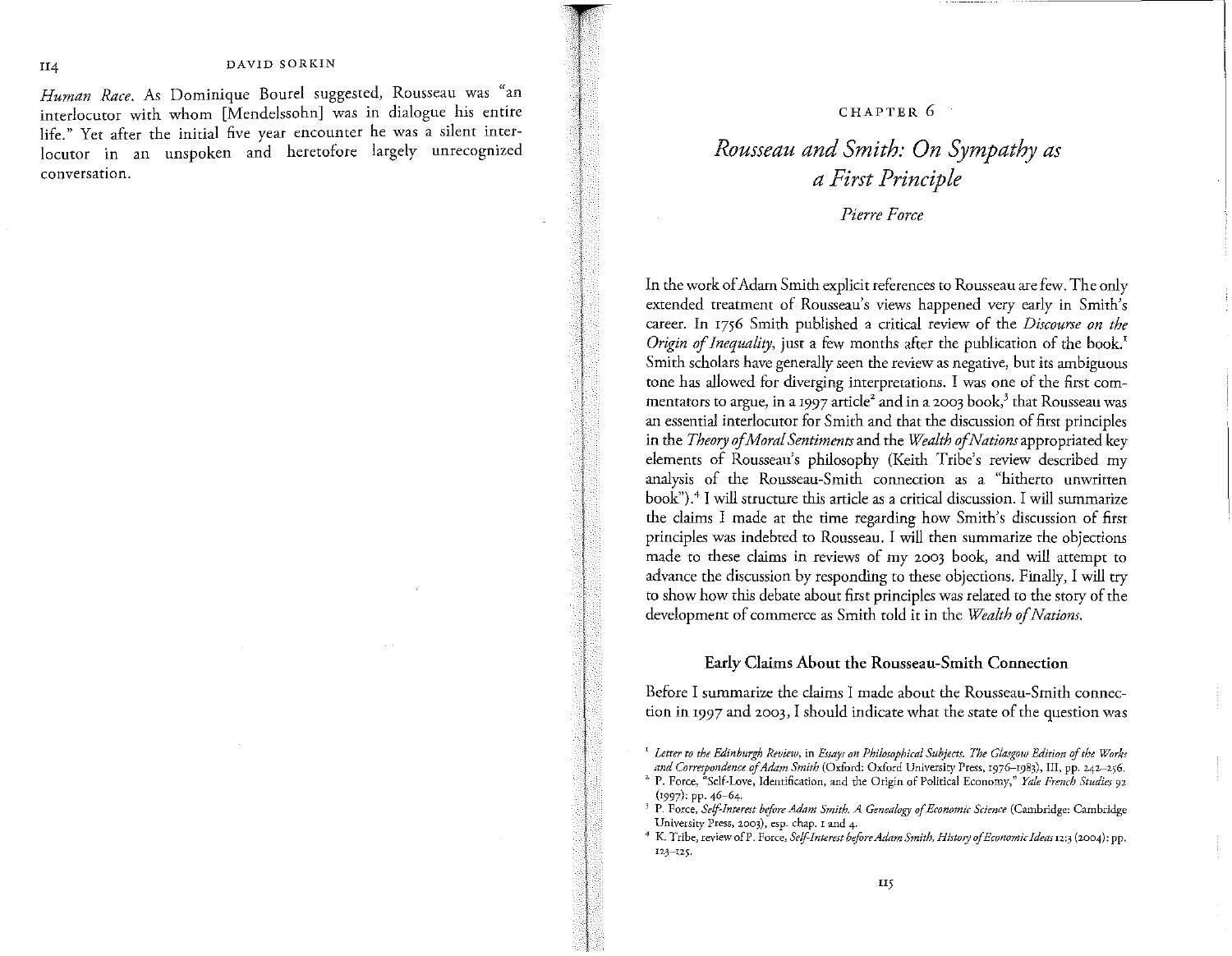at the time. In the small number of studies that discussed the relationship between these two authors, Rousseau was almost always presented as a polemical target for Smith. According to E.J. Hundert, Smith's review of the *Second Discourse* was "an attack upon Rousseau." 5 To the extent that Rousseau had some importance for Smith, it was as someone whose theses should be refuted. E.J. Hundert argued that "for Smith, confronting Rousseau's picture of the development of civility and commerce as the last phase of a history of moral decline was the necessary preliminary to his qualified endorsement of competitive individualism in the *Theory of Moral*   $\hat{S}$ *entiments.*"<sup>6</sup> Major Smith scholars such as A.L. Macfie and D.D. Raphael gave similar interpretations. According to A.L. Macfie, the Letter to the *Edinburgh Review* is a "statement of man's essentially social nature" in which Smith "criticizes Mandeville and Rousseau" for describing natural man as an unsociable being.7 D.D. Raphael argued that in the passage in the *Theory of Moral Sentiments* about the invisible hand Smith "was implicitly contesting Rousseau's claim that the acquisition of property causes inequality."' Such conventional wisdom about the Rousseau-Smith connection was itself based on widely shared assumptions about each author. Rousseau was seen as the most eloquent critic of modern commercial society. Adam Smith was taken to be its most prominent advocate. It stood to reason that the latter had to be a critic of the former.

There were dissenting views, however. If we go as far back as Delatour's 1886 book on the life and works of Adam Smith, we'll see a more nuanced assessment of the relationship between these two authors.<sup>9</sup> Delatour noticed the ambiguity of Smith's review of the *Second Discourse* and took it to mean that Smith reserved judgment on Rousseau.<sup>10</sup> He also pointed out that that the critique of the division oflabor one finds in the *Wealth of Nations* seemed to be borrowed from Rousseau: "In sum, it is civilization itself that the Scottish philosopher seems incidentally to put on trial, and in truth this reads not like a fragment of the *Wealth of Nations* but like a passage from Rousseau."<sup>11</sup> In the same interpretive vein R. Glenn Morrow noticed in the conclusion of his 1923 book that in ascribing the origin of government to the rise of private property Smith probably

*<sup>5</sup>*E. Hundert, *The Enlightenment's Fable: Bernard Mandeville and the Discovery of Society* (Cambridge: Cambridge University Press, 1994), p. 220.<br><sup>6</sup> Hundert, *The Enlightenment's Fable*, p. 221.

followed Rousseau's *Second Discourse*.<sup>12</sup> In addition, "another point of agreement with Rousseau was his distrust of class interests in government, and his belief that the general welfare is best expressed by individuals, not by groups."'3 In 1938-39, Richard B. Sewall published a series of articles about the reception of the *Second Discourse* in England. According to Sewall, Adam Smith "was suspicious of Rousseau's sentimental picture of the state of nature, but there was much in the *Discourse* that he found to praise and even to make use of in future publications of his own."'4 Sewall added that the first paragraph of the *Theory of Moral Sentiments* was "little more than a restatement of Rousseau's conception of piry."15 More generally, "when Smith summed up the essay as revealing 'only the true spirit of a republican carried a little too far,' he indicated a sympathy for Rousseau's political liberalism from which he never completely departed."<sup>16</sup> In the 1980s Michael Ignatieff and István Hont published several pieces, separately and together, which argued that Smith took Rousseau's positions seriously and shared many of his concerns about the rise of modern commercial society. According to lgnatieff, "Smith's [ ... ] deep concern, for example, with the issue of standing armies, and his unconcealed preference for government by the independent landed class in preference to the ascendant commercial interests make it clear how deeply he shared Rousseau's anxieties, if not his solutions. "'7 Ignatieff and Hont together claimed that "Rousseau is an important if unavowed interlocutor in the passages in the *Theory of Moral Sentiments* which Smith devoted to the pursuit of wealth in modern society."'8 Lastly, in his 1996 book on the history of British political economy, Donald Winch argued that "Smith's theory of sympathy, as expounded in the *Theory of Moral Sentiments, is an augmented version of Rousseau's conception of pitie.*<sup>119</sup>

<sup>12</sup> R. Morrow, *The Ethical and Economic Theories of Adam Smith: A Study in the Social Philosophy of the Eighteenth Century* (New York: Longmans, Green, and Co., 1923), p. 87.

<sup>14</sup> R. Sewall, "Rousseau's Second Discourse in England from 1755 to 1762," *Philological Quarterly 17:2* (1938): pp. 97-rr4, 98. 15 Ibid. 16 R. Sewall, "Rousseau's Second Discourse in England from 1755 to 1762, ~ p. *99.* 

- 17 M. Ignatieff, "Smith, Rousseau and the Republic of Needs," in T. Smout (ed.), *Scotland and Europe I200-I850* (Edinburgh: John Donald, r986), pp. 187-206, 197· Also see Ignatieff, *The Needs of*
- <sup>18</sup> I. Hont and M. Ignatieff, "Needs and Justice in the *Wealth of Nations*," in I. Hont, *Jealousy of Trade: International Competition and the Nation-State in Historical Perspective* (Cambridge, MA: Harvard University Press, 2006), pp. 389-443, 400. Originally published in I. Hont and M. Ignatieff (eds.), Wealth and Virtue: The Shaping of Political Economy in the Scottish Enlightenment (Cambridge: Cambridge University Press, 1983), pp. 1-44.

*f* A. Macfie, *The Individual and Society. Papers on Adam Smith* (London: George Allen & Unwin,

<sup>1967),</sup> p. 44.<br><sup>8</sup> D. Raphael, *Adam Smith (*Oxford: Oxford University Press, 1985), pp. 71–72.

*<sup>9</sup>*A. Delatour, *Adam Smith, sa vie, ses travaux, ses doctrines* (Paris: Guillaumin, r886).

<sup>&#</sup>x27;° Delatour *,Adam Smith,* pp. 84-85. " Delatour, *Adam Smith,* P· 145.

<sup>&</sup>lt;sup>13</sup> Ibid.

*<sup>&#</sup>x27; <sup>9</sup>*D. Winch, *Riches and Poverty. An fnteilectua! History of Political Economy in Britain* (Cambridge: Cambridge University Press, 1996), p. 72.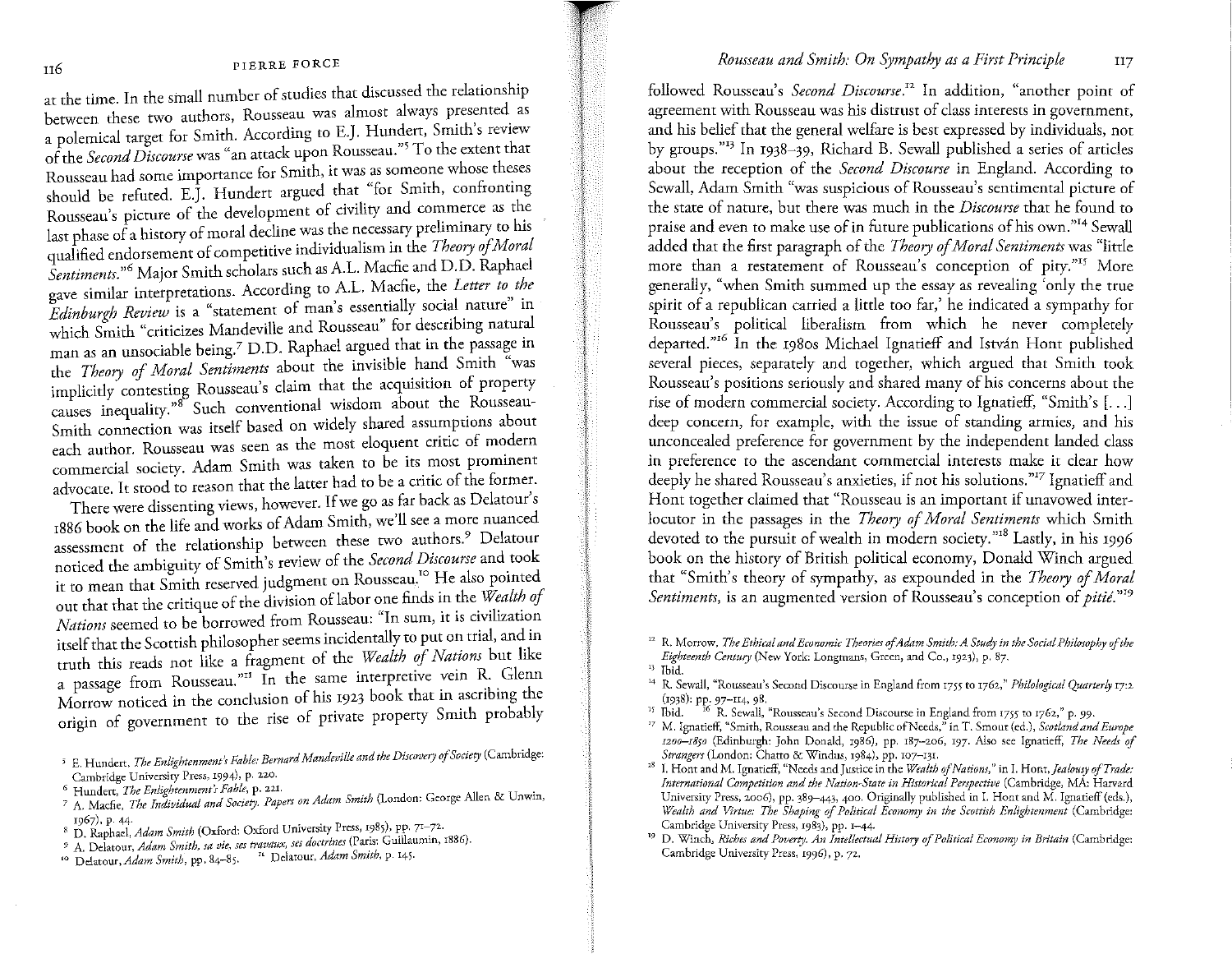Winch qualified his claim by adding that, according to Rousseau, *pitie*  diminished with civilization, while Smith saw civilized society as the vehicle for the perfection of sympathy.

# Rousseau and Smith on First Principles

In my own work on the relationship between Smith and Rousseau, I focused on the discussion of first principles: the meaning of *amourpropre, amour de soi, pitid,* and *identification* in Rousseau, and how these concepts were appropriated by Smith in the *Theory of Moral Sentiments* and the *Wealth of Nations.* I made the following four claims:

- I. From the *Second Discourse* Smith borrowed the notion that *pity*  cannot be derived from or explained by *self-interest* (based on a discussion of Mandeville). The background of the discussion was the analysis of *amour-propre* by seventeenth-centuty French moralists such as La Rochefoucauld, who had claimed that pity was fundamentally a selfish feeling because it is our own misfortunes we feel in the suffering of other people. Mandeville was seen as the continuator and exponent of these theories that ascribed all human behavior to *amourpropre.* Yet as Rousseau, and Smith after him, showed, Mandeville acknowledged the existence of pity as a separate principle. The refutation of the "selfish hypothesis" came from inside the system of its most famous proponent.
- 2. Smith appropriated Rousseau's concept of *identification* when he established *sympathy* as the cornerstone of his system in the *Theory of Moral Sentiments.* In ancient and early modern accounts of sympathy, one "felt the pain" of others quite literally. Sympathy was described as a sort of emotional contagion that went from one body to another. Rousseau's innovation was to show that we experience pity by putting ourselves mentally in the position of the sufferer, a process he called identification. Smith appropriated this point and developed it as a paradox: through sympathy we do not have access to the feelings of others; we reconstruct these feelings through imagination in our own minds, based on our own feelings.
- 3. Smith analyzed *vanity* (the engine of economic growth) as based on reason and reflection, like Rousseau's *amour-propre.* For Rousseau, *amour-propre,* far from being a basic, instinctual impulse, was a product of reason and reflection (and as such a historically contingent development). This connection between *amour-propre* and

rational calculation was appropriated by Smith in both the *Theory of Moral Sentiments* and the *Wealth of Nations.* Smith insisted that in modern commercial society the acquisition of goods and luxuries was the most common way of securing the esteem and approbation of others.

4. In the *Wealth of Nations,* Smith borrowed Rousseau's analysis of commerce as a form of persuasion, where self-interest was used as an argument, not as a first principle. This last point was derived from the third one. The famous passage about the baker and the butcher in the *Wealth of Nations* is conventionally read as stressing the role of selfinterest as an explanatory principle for economic behavior. Yet Smith's point, borrowed from Rousseau, was not that those who engage in commercial transactions are self-interested (this would be trivial or tautological). It was that commercial transactions are a form of persuasion where self-interest is used as an argument. Rousseau had shown that in modern commercial society, the only way of obtaining assistance from others was to appeal to their self-interest. Such appeal was therefore subject to debate and persuasion.

## Summaty of Objections

Before I take up the objections, I would like to quote Gilbert Faccarello's review,<sup>20</sup> which conflated these four points into two after stating that my study of the Rousseau-Smith connection "is certainly the book's strong point, its most novel and also most fascinating aspect."<sup>21</sup> According to Faccarello, the book established the following two main points:

- r. The first move is to counter Mandeville's "doctrine of interest" by showing that human behavior is naturally founded upon other principles: Rousseau's amour de soi, identification or pitié, which correspond to self-love and sympathy in Smith (p. 43), all behaviors that cannot be "described as rational pursuit of self-interest"(p. 46).
- 2. But at the same time there is a recovery, though historicization, of the "selfish hypothesis": what we call the "rational pursuit of self-interest" certainly exists, but it is an "historically contingent phenomenon" (p. 247). The behavior described by Mandeville, far from being

<sup>&</sup>lt;sup>20</sup> G. Faccarello, "A Tale of Two Traditions: Pierre Force's *Self-Interest before Adam Smith," European Journal of the History of Economic Thought* n:4 (2005): 701-712.

 $^{2t}$  Faccarello, "A Tale of Two Traditions  $\dots$ ," p. 704.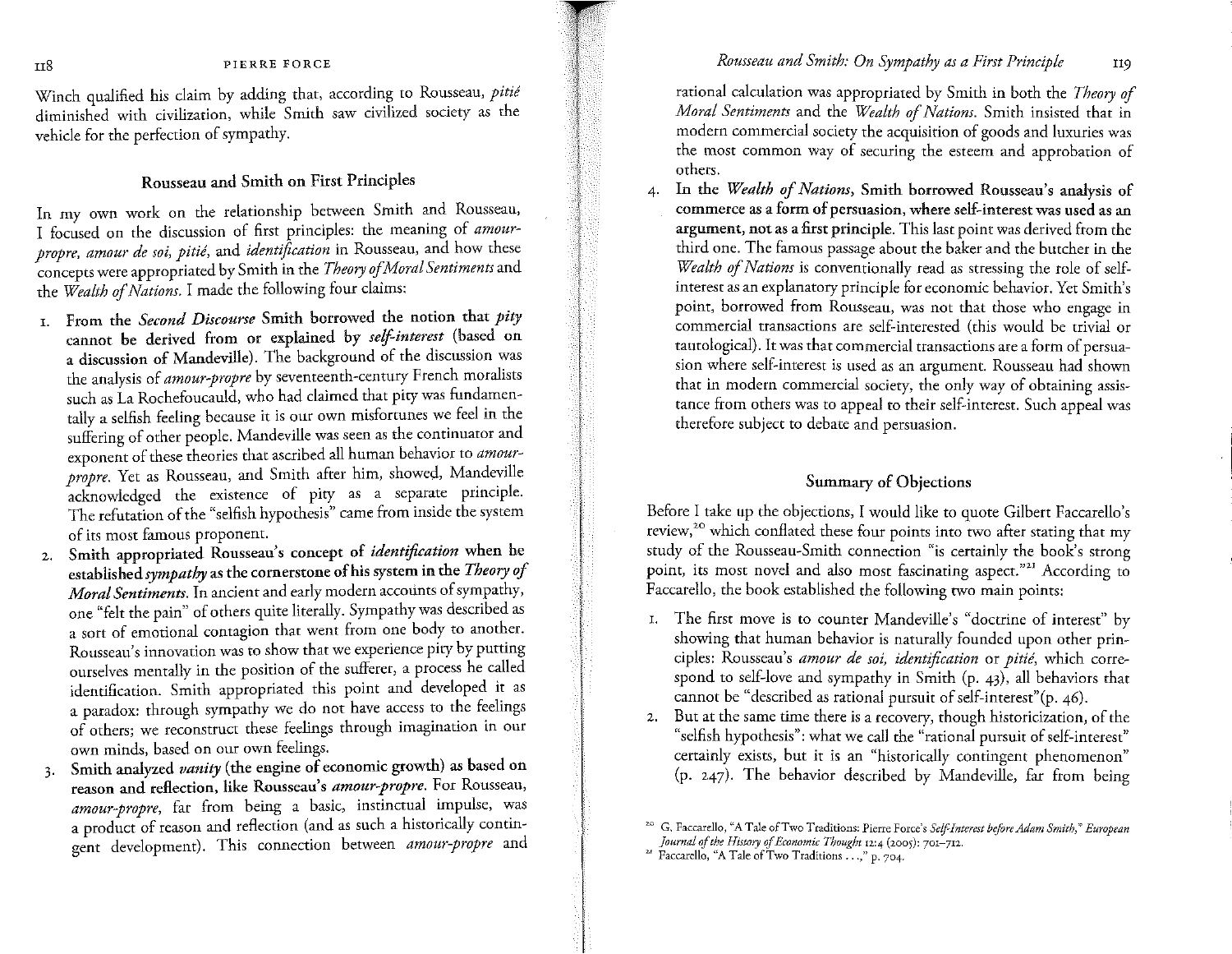#### I20 PIERRE FORCE

universal, is only "the description of human behavior in civilized society, a behavior that is in large part driven by the desire to obtain marks of esteem and approbation by others." (p. 44) At the conceptual level, this translates in Rousseau as the emergence of *amour-propre:*  reason and reflection, allied to identification, engender it (p. 262) and the calculation of interest becomes a means to maximize our status in the eyes of other individuals. In Smith, this is translated by vanity- "a passion that does not originate in self-love[ ... ] but rather in sympathy and the desire for sympathy" (p. 261) - which engenders the desire to ameliorate one's condition. *Amour-propre* and *vanity* are practically universal principles of conduct in commercial society: enjoyment is postponed so that the admiration and approbation of others might be obtained through accumulation.<sup>22</sup>

In the critical reaction to the book, the main contributions as Faccarello summarizes them have for the most part not been challenged. Most of the objections have been directed at the claims regarding sympathy and identification. Christopher Berry<sup>23</sup> criticizes my contention that Smith "bases sympathy on a psychological disposition that is very similar to what Rousseau calls identification."<sup>24</sup> Like me he quotes a passage from the *Second Discourse* where Rousseau speculates that identification with the sufferer must have been much greater in the savage man that it is in the civilized. He then brings up another, conflicting passage: "L'imagination qui fait tant de ravages parmi nous ne parle point à des cœurs sauvages" *[imagination, which causes so much damage among us, does not speak to savage hearts]* . 25 Since identification requires imagination, and savage man had no imagination, savage man's pity cannot have been based on identification. Berry then brings a related objection, drawn from N.J.H. Dent's work on Rousseau, which he says points to a fundamental difference between Rousseau's pity and Smith's sympathy.<sup>26</sup> According to Rousseau, pity "moves us" and impels us to help the sufferer. However, there is no such impulse in Smith's sympathy, since we can sympathize even with the dead. Finally, as Berry points out, the development of civilization works in opposite ways for Smith and Rousseau regarding the efficacy of sympathy: ''Whereas for Rousseau the development of 'civilization' is deleterious because it causes pity to be overlaid, for Smith civilization enhances the efficacy of sympathy because the interactions within a developed, complex

 $22$  Ibid.

<sup>24</sup> Berry, p. 455. <sup>25</sup> Ibid. <sup>26</sup> Berry, p. 456.

commercial society (an 'assembly of strangers'), more thoroughly abate 'the violence' of feelings than those that occur in face-to-face settings."27

Similarly, Jimena Hurtado points to major differences between Rousseau's pity and Smith's sympathy. She argues, based on Larrere's analysis,<sup>28</sup> that Smith's "system of sympathy allows the exclusion of the poor through their invisibility. "29 This stands in contrast to Rousseau's  $\tilde{ }$  system of pity, where the poor leads to the identification with the human condition shared in suffering."<sup>30</sup> Hurtado claims that for Rousseau "pity is the principle of moral, social, political and economic life." Sympathy, on the other hand, cannot be the foundation of social order because it generates a world of isolated individuals who hide behind false appearances.<sup>31</sup>

Gloria Vivenza's objections are in a similar vein.<sup> $32$ </sup> According to her, I equate Mandeville's (and Rousseau's) "pity" with Smith's "sympathy."33 Smith, however, "makes clear that to himself 'sympathy' is something more than pity."34 Consequently, I have difficulty accounting for the "counterintuitive, straining or paradoxical [...] passages where Smith says that we sympathize more easily with the joy than with the sorrow of others."35

S.J. Pack's objections are of a different nature.<sup>36</sup> While the previous reviewers challenged the connections I establish between Rousseau's first principles and Smith's, Pack states: "Force's central point, that Smith was deeply influenced by Rousseau, and accepted many of Rousseau's criticisms of commercial society, is basically correct."37 However, Pack claims priority for his own analyses, which he published in a 2000 article, $38$  while my book appeared in 2003. On the priority claims, I confess that I was unaware of Pack's 2000 article when I published my 2003 book. However, my analysis of the Rousseau-Smith connection predates the 2003 book

- 20 (2002): pp. 73–94.<br><sup>29</sup> J. Hurtado, "Pity, Sympathy and Self-Interest: Review of Pierre Force's *Self-Interest before Adam*<br>*Smith," European Journal of the History of Economic Thought* 12:4 (2005): pp. 713–721, 718.
- 
- <sup>30</sup> Ibid. <sup>31</sup> Ibid. <br><sup>32</sup> G. Vivenza, review of *Self-Interest before Adam Smith: A Genealogy of Economic Science, EH.NET,* September 2004: http://eh.net/book\_reviews/self-interest-before-adam-smith-a-genealogy-of-economic-science/ (accessed September 16, 2014).

<sup>33</sup> Ibid. <sup>34</sup> Ibid. <sup>35</sup> Ibid.<br><sup>36</sup> S. Pack, review of *Self-Interest before Adam Smith, Journal of the History of Economic Thought 27:4*<br>(2005): pp. 465–467.

<sup>37</sup> Ibid., p. 466.<br><sup>38</sup> S. Pack, "The Rousseau-Smith Connection: Towards an Understanding of Professor West's 'Splenetic Smith," *History of Economic Ideas* 8:3 (2000): pp. 35-62.

<sup>&</sup>lt;sup>23</sup> C. Berry, "Smith under Strain," *European Journal of Political Theory* 3 (2004): pp. 455-463.

<sup>&</sup>lt;sup>27</sup> Ibid.<br><sup>28</sup> C. Larrère, "Adam Smith et Jean-Jacques Rousseau: sympathie et pitié," *Kairos. Revue de Philosophie*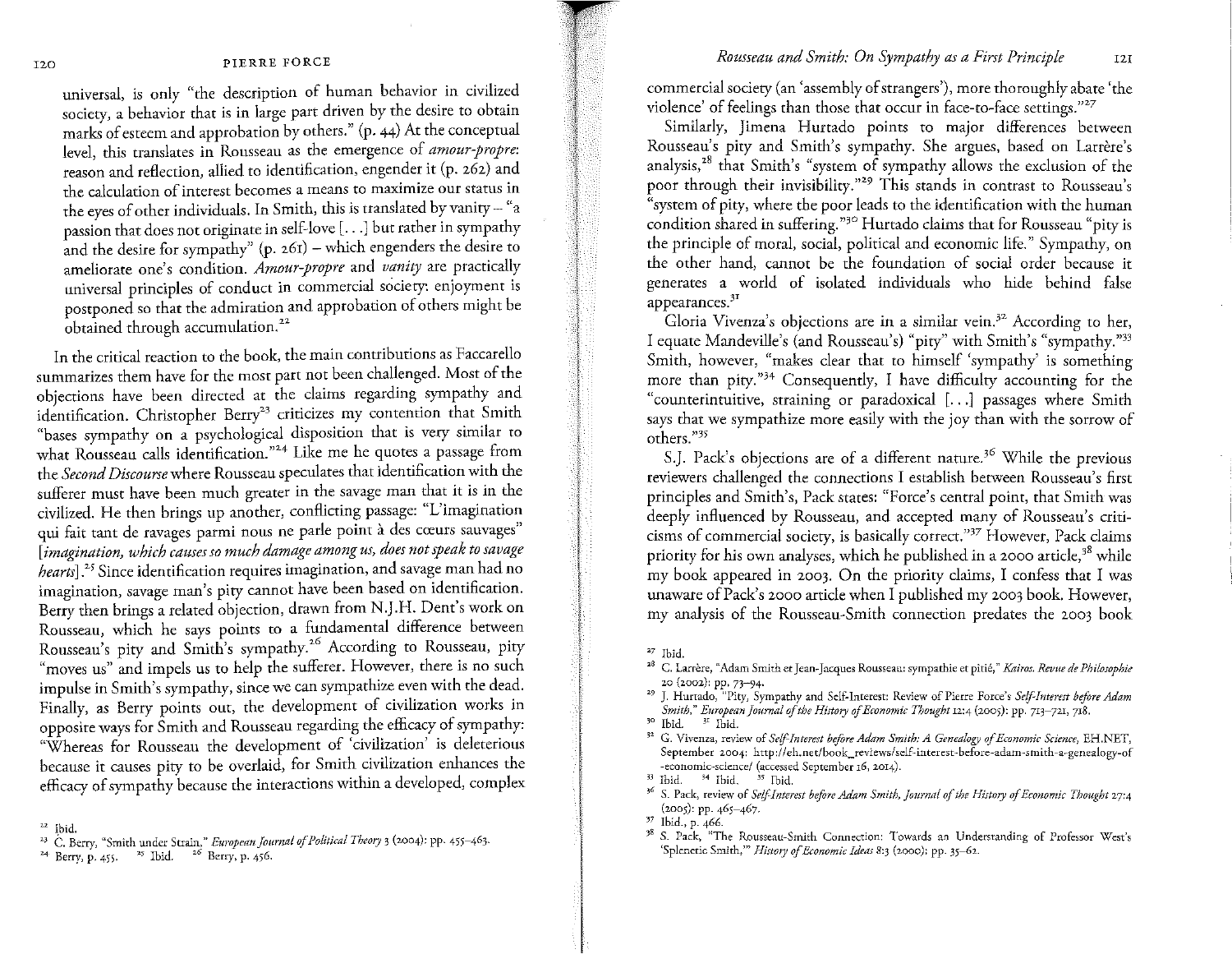# *Rousseau and Smith: On Sympathy as a First Principle* <sup>123</sup>

#### 122 PIERRE FORCE

since the main claims were stated in a 1997 *Yale French Studies* article. Essentially, S.J. Pack's response is that on the Rousseau-Smith connection my analysis is valid but he's the one who should get credit for these findings. *AB* I will show later, my analysis is substantially different from Pack's. I will not discuss Schliesser's review here,<sup>39</sup> since I have already done it elsewhere,<sup>40</sup> and it does not mainly bear on the Rousseau-Smith connection (Schliesser, like Pack, seems to agree with me on the central importance of this connection).

# Pity, Sympathy, and Identification

There is a good deal of convergence (Pack and Schliesser excepted) in the objections I have summarized above. The critics are on to something, but I'd like to show that the objections are based on a misunderstanding, which is itself the consequence of a major difficulty in Rousseau's thinking about pity and identification.

In his own analysis of the Rousseau-Smith connection, S.J. Pack states that "Smith's sympathy is fundamentally a generalization, a broadening of the idea of pity."<sup>41</sup> According to Berry, Hurtado, and Vivenza, my own analysis posits a similar equation between Rousseau's pity and Smith's sympathy. The point I made is a more complex one, however. It took two additional dimensions into account: first, the concept of identification, which is not synonymous for pity; second, Rousseau's stadial theory, in which pity works differently for primitive man, savage man, and civilized man.

As we have seen above, Berry points to a fundamental difference between Rousseau's pity and Smith's sympathy. For Rousseau, if I feel pity I feel compelled to help the one who suffers. There is no such impulse in Smith's sympathy. According to N.J.H. Dent, to whom Berty refers to support his point, the kind of identification that is at work in Rousseau's pity is far removed from *"projective* identification, " 42 i.e. what psychologists usually mean by identification today. As Dent puts it, "what 'identification' signifies is that just as when I feel a pain I am *immediately* and *directly* moved by distress to try to alleviate it, so in pity I am moved to try

4° P, Force, "Putting Categorizations in Context," *The Adam Smith Review* 3 (2007): pp. 2u-2r4.

<sup>42</sup> N. Dent, *Rousseau: An Introduction to his Psychological, Social and Political Theory (Oxford:* Blackwell, 1988), p. 130.

to alleviate the pain of another with that same immediacy and directness. " 43 I am moved to respond to another person's hurts exactly as I am moved to respond to my own hurts. This stands in contrast to "sympathetic suffering,"44 a process in which I trade places mentally with the other and experience the other's suffering thanks to the work of my imagination. What Dent calls "sympathetic suffering" is close to Smith's sympathy. In the *Theory of Moral Sentiments,* Smith insists that through sympathy I never have access to the feelings of the other. I reconstruct those feelings in my own mind based on my own feelings and my imagination. In that sense, Smith's sympathy is far removed from Rousseau's pity.

Rousseau's analysis of pity and identification is far more complex, however. Dent bases his analysis on two references to Rousseau. The first one is to *Emile,* where Rousseau describes pity as the first feeling that touches the human heart according to the order of nature:

In fact how do we let ourselves be moved by pity if not by transporting ourselves outside of ourselves and identifying with the suffering animal by leaving, as it were, our own being to take on his being? We suffer only so much as we judge that it suffers. It is not in ourselves, it is in him that we suffer. 45

The second one is the *Second Discourse,* where Rousseau had used similar language: "Commiseration will be all the more energetic as the observing animal identifies himself more intimately with the suffering animal. "46 For the purposes of our analysis, the main points of these two passages are the following: natural pity is based on identification; the stronger the identification, the stronger the pity; identification in this context means the ability to feel someone else's pain without mediation: we suffer not in ourselves but in the other. In that sense, pity is "prior to all reflection."47

However, another passage from the *Essay on the Origin of Languages*  poses an exegetic difficulty. Pity alone cannot move us. It is effective only with the help of the imagination:

Pity, although natural to the heart of man, would remain eternally inactive without the imagination that puts it into play. How do we let ourselves be moved by pity? By transporting ourselves outside of ourselves; by identifying ourselves with the suffering being.<sup>48</sup>

Similarly, in the passage from *Emile* that Dent quotes to support his analysis of pity as an unmediated feeling, Rousseau does mention the role

<sup>39</sup> E. Schliesser, review of Pierre Force, *Self Interest before Adam Smith, The Adam Smith &view* 3 (2007): pp, 203-211.

<sup>4</sup>r S. Pack, "The Rousseau-Smith Connection ... ," p. 46.

<sup>43</sup> Dent, *Rousseau,* p. 129, 44 Dent, *Rousseau,* p. 130, 45 *Emile,* CW XIII, p. 374. 46 *Discourse on Inequality,* CW Ill, p. 37. 47 Ibid. 48 *Essay on the On'gin of Languages,* CW VII, p. 306.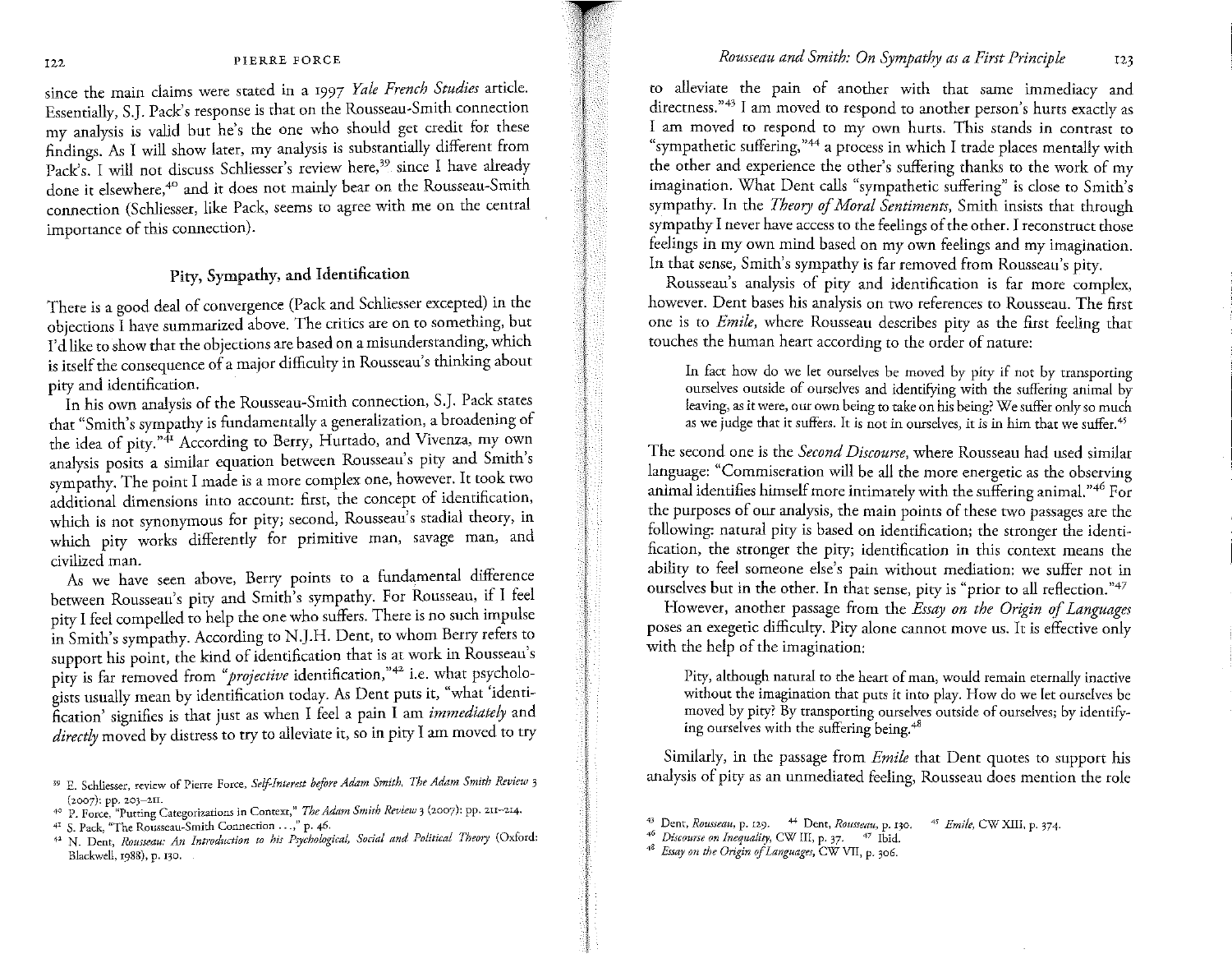### *Rousseau and Smith: On Sympathy as a First Principle* <sup>125</sup>

#### 124 PIERRE FORCE

of imagination in triggering pity: "Thus no one becomes sensitive until his imagination is animated and begins to transport him out of himself."<sup>49</sup> This description of pity is much closer to Smith's description of sympathy: it is with the help of imagination that we identify with someone else's feelings. David Marshall has shown the central role that theatrical metaphors play in Smith's description of sympathy as well as in Rousseau's description of pity. As he puts it, "for Smith, sympathy depends upon a theatrical relation between a spectator and a spectacle."50 Such a theatrical model is already present in the *Second Discourse.* In his analysis of pity in the state of nature, Rousseau states that pity will be stronger when the "observing animal" *(animal spectateur)* identifies more closely with the "suffering animal" *(animal souffeant).* What the English translation fails to convey properly is that the animal experiencing pity is a spectator and the suffering animal is a spectacle. The reference to theater is not coincidental. For Rousseau, the experience of theater is the best proof that the propensity to feel pity is an integral part of human nature:

Such is the force of natural pity, which the most depraved morals still have difficulty destroying, since daily in our theaters one sees, moved and crying for the troubles of an unfortunate person, a man who, if he were in the Tyrant's place, would aggravate his enemy's torment even more. <sup>51</sup>

Rousseau may have misgivings about theater as a source of corruption but he argues that paradoxically the position of the spectator in the theater approximates the position of men vis-a-vis each other in the state of nature. Because the characters on stage are fictional no interests are at stake, thus the sight of suffering can trigger the full force of natural pity. On the contrary, in civilized society, calculations of self-interest stand in the way of our propensity to identify with others.

Marshall deals with the exegetical difficulty from a deconstructionist point of view. His comparative reading of Smith and Rousseau leads him to conclude that Rousseau's state of nature is "always already theatrical. " 52 In his narrative of origins, Rousseau wants to posit pity as a pure, original, unmediated feeling, but the narrative of origins necessarily brings in language and concepts that are connected to civilization. In that sense, thanks to the theatrical metaphor, Smith's sympathy as a projective form of identification is already present in Rousseau's description of natural pity.

- <sup>49</sup>*Emile,* 374. *<sup>50</sup>*D. Marshall, *The Figure of Theater: Shaftesbury, Defoe, Adam Smith, and George Eliot* (New York:
- Columbia University Press, 1988), p. 190.<br><sup>51</sup> *Discourse on the Origin of Inequality*, p. 36. <sup>52</sup> Marshall, *The Figure of Theater*, p. 151.

Another way of dealing with the difficulty is Goldschmidt's analysis, which involves some measure of rational reconstruction of Rousseau but is vety useful in clarifying the issues. 53 Goldschmidt makes distinctions based on Rousseau's stadial theory. He claims that the kind of pity that is prior to all reflection (simple pity) belongs to the primitive man. The pity that is based on identification *(pitie identijiante,* to use Goldschmidt's words) belongs to the savage man. There is a parallel evolution in the development of *amour-propre.* The rise in the ability to reflect marks the passage from primitive to savage man, and with it the transformation of love of oneself *(amour de soi)* into disinterested self-love *(amour-propre desintiresse* - Goldschmidt's expression again) i.e. a kind of self-love that only wants marks of esteem, and not the wealth that triggers esteem in civilized society. The third stage in the evolution is marked by the full development of human reason, which is itself closely tied to the ability to compute one's interest:

Behold all our faculties developed, memory and imagination in play, amour-propre aroused, reason rendered active, and the mind having almost reached the limit of the perfection of which it is susceptible.<sup>54</sup>

The ability to make rational assessments of his interests has transformed man's self-love. It is no longer *disintiressi.* It has become *intiressi*  ("aroused," as in the translation above, or more precisely "looking out for its interests"). In the third stage, the workings of pity and identification are also changed in fundamental ways. The "feeling that puts us in the position of him who suffers" is "obscure and lively in Savage man, developed but weak in Civilized man."<sup>55</sup> The capacity for identification evolves in two seemingly contradictory ways: from obscure to developed, and from strong to weak. Prior to the development of human reason, our ability to idenrify with the suffering of others always resulted in pity. When combined with reason and reflection, the capacity for identification is weaker, and therefore less likely to result in pity. For Rousseau, it is the philosopher, rational man par excellence, who says at the sight of the sufferer: "Perish if you will; I am safe."<sup>56</sup> Now, our capacity for identification is weaker because our reason tells us that it would be against our interests to help others, but at the same time it is more developed and more complete. With the development of reason, reflection, and imagination we

<sup>&</sup>lt;sup>53</sup> V. Goldschmidt, *Anthropologie et politique. Les principes du système de Rousseau* (Paris: J.Vrin, 1974), pp. 337-341.

<sup>&</sup>lt;sup>54</sup> Discourse on Inequality, CW III, p. 51. <sup>55</sup> Ibid., p. 37. <sup>56</sup> Ibid.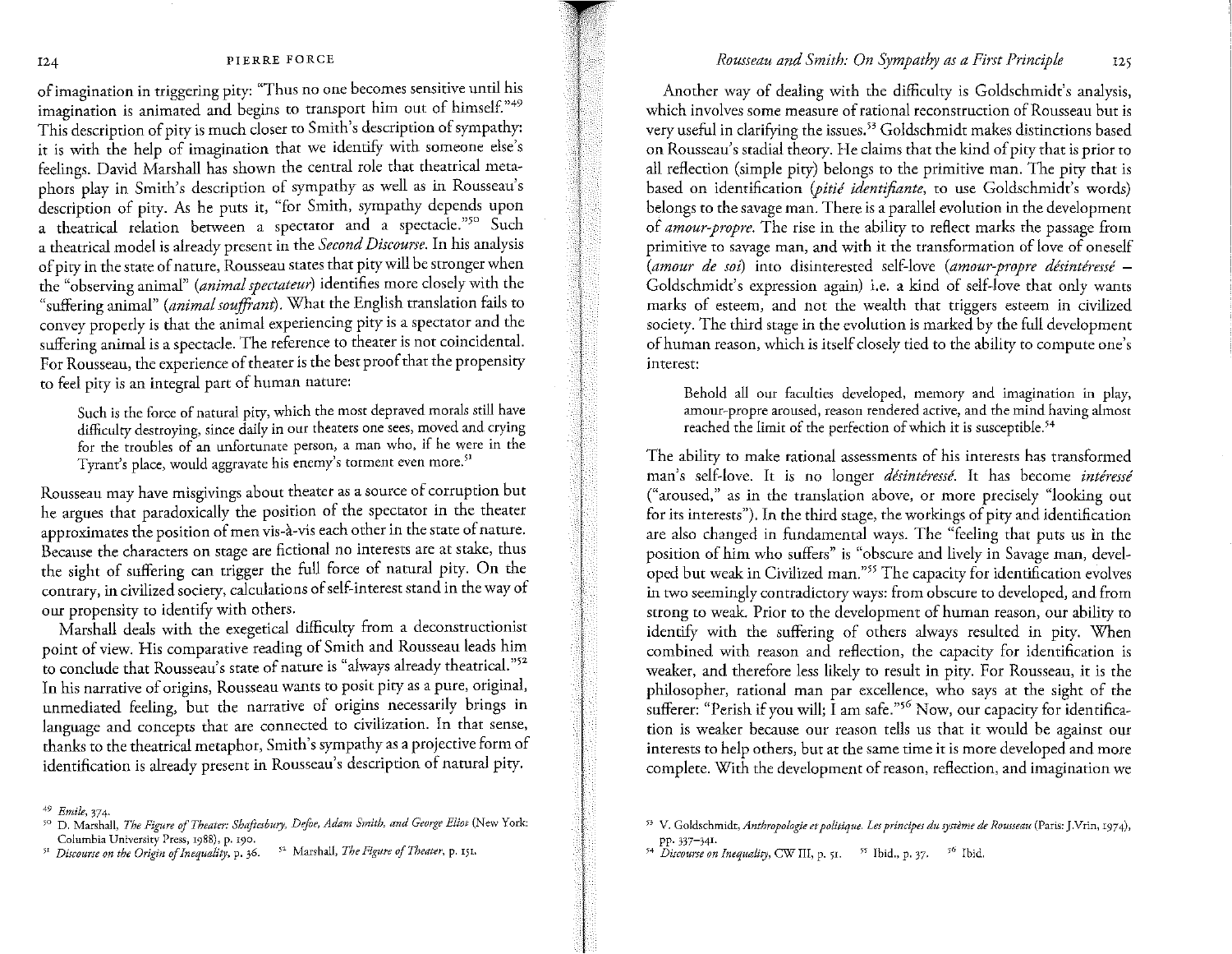#### 126 PIERRE FORCE

have a much greater ability to see things through the eyes of others, to trade places in fancy with them. This kind of reflective, projective identification is an essential component in the development of *amour-propre,* and it is very similar to what Smith calls sympathy.

Thus, Winch is right to notice that for Rousseau pity diminishes with civilization while for Smith sympathy is perfected by it. Berry, Hurtado, and Vivenza are right to state that there are major differences between Rousseau's pity and Smith's sympathy. However, in my 2003 book I did not attempt to equate Smith's sympathy with Rousseau's pity (differing on this key point from S.J. Pack). I showed that Smith's analysis of sympathy was borrowed from Rousseau's analysis of identification in civilized society.

## Ronsseau and Smith on the "Unnatural and Retrograde Order"

In order to see what was at stake in these discussions of first principles, I would like to show how the discussion of *amour-propre* and identification was related to the story of the development of commerce as Smith told it in the *Wealth of Nations.* 

Adam Smith meant the *Wealth of Nations* to be an attack on the "mercantile system," which favored commerce at the expense of agriculture. This attack is carried out in Book IV of the volume. In the preceding book, Smith tells the prehistory of the mercantile system. He shows that commerce and cities were artificially developed by kings at the expense of agriculture. This was a historically contingent phenomenon that went against the natural course of things. Agriculture should have been developed first, commerce later.

For Smith, there are two classes of needs: natural and artificial. Agriculture addresses natural needs which should be satisfied first. Commerce addresses artificial needs whose satisfaction is secondary:

As subsistence is, in the nature of things, prior to conveniency and luxury, so the industry which procures the former, must necessarily be prior to that which ministers to the latter. The cultivation and improvement of the country, therefore, which affords subsistence, must, necessarily, be prior to the increase of the town, which furnishes only the means of conveniency and luxury.<sup>57</sup>

Agriculture takes precedence over commerce as a matter of natural law. If one lets nature take its course, agriculture will develop before commerce, and commerce will develop only to the extent that it will help the development of agriculture:

That order of things which necessity imposes in general, though not in every particular country, is, in every particular country, promoted by the natural inclinations of man. If human institutions had never thwarted those natural inclinations, the towns could no-where have increased beyond what the improvement and cultivation of the territory in which they were situated could support.<sup>58</sup>

This is not how things unfolded historically, however. The development of towns and commerce took precedence over the development of agriculture for an array of political and legal reasons. The main cause Smith gives is an alliance of convenience between kings and urban elites against the landed nobility:

The burghers naturally hated and feared the lords. The king hated and feared them too; but though perhaps he might despise, he had no reason either to hate or fear the burghers. Mutual interest, therefore, disposed them to support the king, and the king to support them against the lords. They were the enemies of his enemies, and it was his interest to render them as secure and independent of those enemies as he could.<sup>59</sup>

The exact reasons given matter less than the broader point: the faster development of commerce and cities was the result of decisions made for reasons of convenience or ambition at particular points in time. These decisions were historically contingent but put together they fundamentally altered the "natural progress of opulence."<sup>60</sup> In the end, agriculture itself benefitted from the development of commerce, because the growing population of towns had to be fed, but the sequencing of events was such that the "natural order of things" was "entirely inverted." 61 The effect became the cause and the cause became the effect: "It is thus that through the greater part of Europe the commerce and manufactures of cities, instead of being the effect, have been the cause and occasion of the improvement and cultivation of the country."<sup>62</sup>

As István Hont has suggested, in telling this story of "unnatural and retrograde order"63 Smith replicated a move made by Rousseau in the *Second Discourse.* 64 Hont pointed our that Rousseau did refer to the

<sup>57</sup>*Wealth ofNatiom,* in *The Glasgow Edition of the Works and Correspondence of Adam Smith* II, p. 377.

<sup>&</sup>lt;sup>58</sup> Ibid. <sup>59</sup> Wealth of Nations, Works II, p. 402. <sup>60</sup> Wealth of Nations, Works II, p. 376.<br><sup>61</sup> Wealth of Nations, Works II, p. 380. <sup>62</sup> Wealth of Nations, Works II, p. 422.<br><sup>63</sup> Wealth of Nations, Works, II, p. 380.

 $^{64}$  I. Hont, Politics in Commercial Society: Jean-Jacques Rousseau and Adam Smith (Cambridge, MA: Harvard University Press, 2015).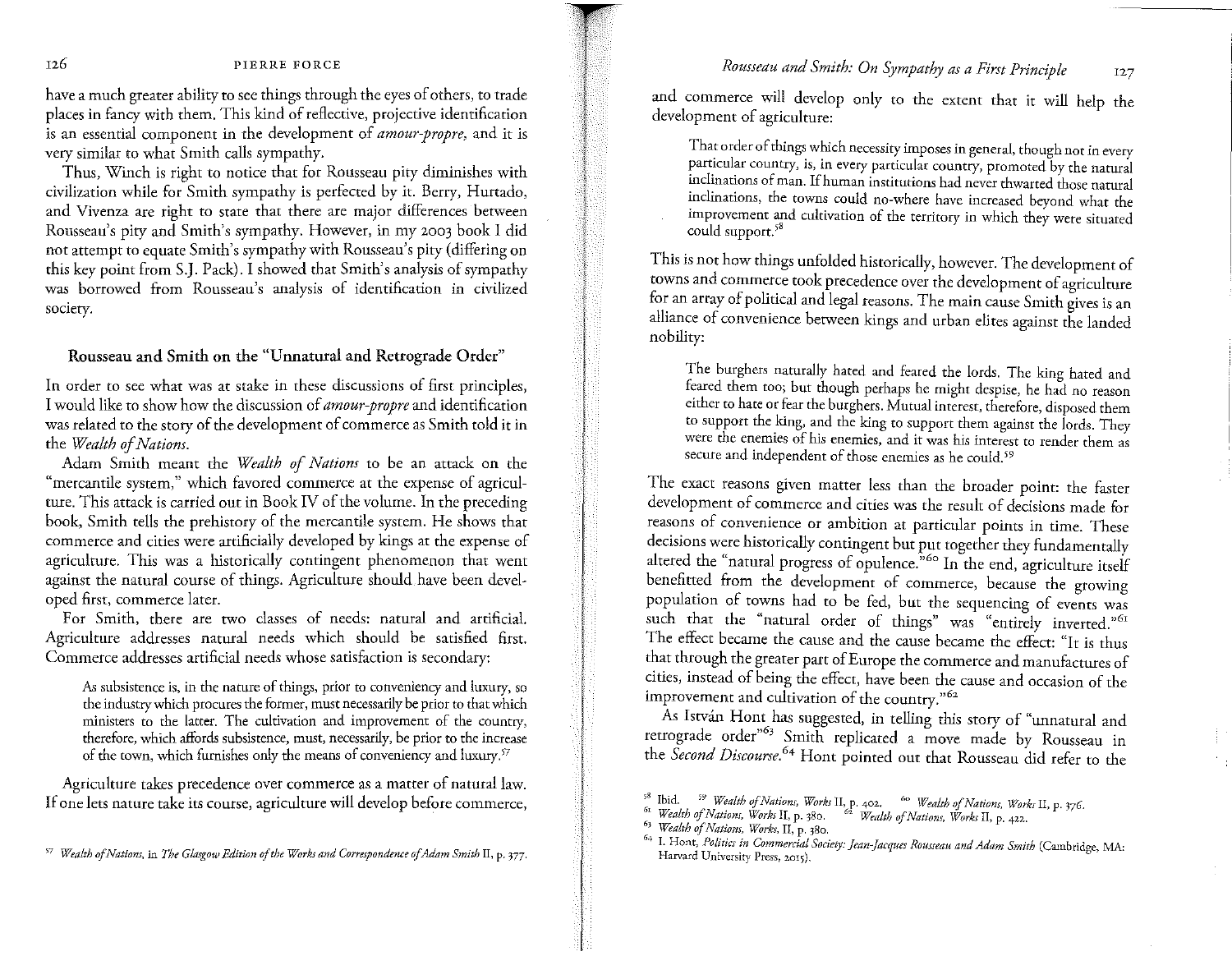four stages theory of human development, which was broadly used in the eighteenth century and was understood to have been initially formulated by Lucretius in his poem *On the Nature of Things.* The standard theory posited four stages in the development of civilization: r. Hunting/gathering; 2. Pastoralism; 3. Agriculture; 4. Commerce.<sup>65</sup> Rousseau's move, according to Hom, was to invert the order of stages 3 and 4. The standard Lucretian story was that commerce arose as a consequence of the development of agriculture. Rousseau's intervention reversed the order of causes and consequences-the development of agriculture was a consequence of the development of commerce:

The invention of the other arts was therefore necessary to force the hwnan Race to apply itself to that of agriculture. *As* soon as some men needed to smelt and forge iron, other men were needed to feed them. The more the number of workers was multiplied, the fewer hands were engaged in furnishing the common subsistence, without there being fewer mouths to consume it; and since some needed foodstuff<> in exchange for their iron, the others finally found the secret of using iron to multiply foodstuffs. From this arose husbandry and agriculture on the one hand, and on the other the art of working metals and multiplying their uses. 66

According to Rousseau the development of agriculture was predicated on the development of metal tools, and the development of metal tools was itself predicated on the division of labor: those employed in metallurgy could not cultivate the land themselves and had to buy food from farmers. In that sense the development of commerce was a precondition of the development of agriculture. There was never such a thing as subsistence farming: the production of metal tools required the existence of a surplus in food production that could be traded with artisans.

Smith made a very similar point in the *Wealth a/Nations.* He argued that farmers could not operate without a whole array of artisans who lived in small towns and provided them with clothes and equipment:

Without the assistance of some artificers, indeed, the cultivation of land cannot be carried on, but with great inconveniency and continual interruption. Smiths, carpenters, wheel-wrights, and plough-wrights, masons, and bricklayers, tanners, shoemakers, and taylors, are people, whose service the farmer has frequent occasion for. Such artificers too stand, occasionally, in need of the assistance of one another; and as their residence is not, like that of the farmer, necessarily tied down to a precise spot, they naturally settle in the neighbourhood of one another, and thus form a small town or village.<sup>67</sup>

In that sense the commerce between towns and country was not a recent development but rather a precondition of the development of agriculture itself, and the kings who favored towns at the expense of the countryside relied on a mechanism that was always already there.

*As* a deconstructionist would say, Rousseau, and Smith after him, reversed the hierarchy between origin and end. What was thought to be the end of the story was put at the beginning. Commerce was not a late development made possible by the growth of agriculture. It was precisely the development of commerce that made agriculture possible. In both Smith and Rousseau, we see the same dual move: on the one hand, the assertion of a natural norm, a natural course of things; on the other hand, the story of how this course was altered based on propensities in human nature that were there from the very beginning.

One sees a similar conceptual move here as in the story of pity and identification. Rousseau's state of nature, as Marhsall puts it, is "always already" theatrical. In that sense, the capacity for projective identification was there *in potentia* from the very beginning. In his description of pity in *Emile,* Rousseau says revealingly that pity is a *relative* feeling: "Thus is born piry, the first relative sentiment which touches the human heart according to the order of nature."<sup>68</sup> In another context he uses the exact same expression, *sentiment relatif,* to describe *amour-propre:* 

And that is how the love of self, which is a good and absolute feeling, becomes amour-propre, which is to say a relative feeling by which ones makes comparisons; the latter feeling demands preferences, whose enjoyment is purely negative, and it no longer seeks satisfaction in our own benefit but solely in the harm of others.<sup>69</sup>

We experience pity by comparing our position with that of others. The same operation of comparison is what makes *amour-propre* possible. In Rousseau, the story of agriculture and the story of *amour-propre* have a common root in the concept of *perfectibility,* "a faculty which, with the aid of circumstances, successively develops all the others, and resides among us as much in the species as in the individual."70 Human nature is subject to change, and change is historically contingent; *amour-propre*  a historically contingent phenomenon, like the development of cities and

<sup>&</sup>lt;sup>65</sup> R. Meek, *Social Science and the Ignoble Savage* (Cambridge: Cambridge University Press, 1976), pp. 5-36. 66 *Discourse on Inequality,* CW Ill, p. 50.

<sup>67</sup>*Wealth of Nations,* IIl.i. <sup>68</sup>*Emile,* p. 37+ <sup>69</sup>*Rousseau, Judge of Jean-Jacques,* CW I, p. 9. 70 *Discourse on Inequality, C\(,T* III, p. 26,